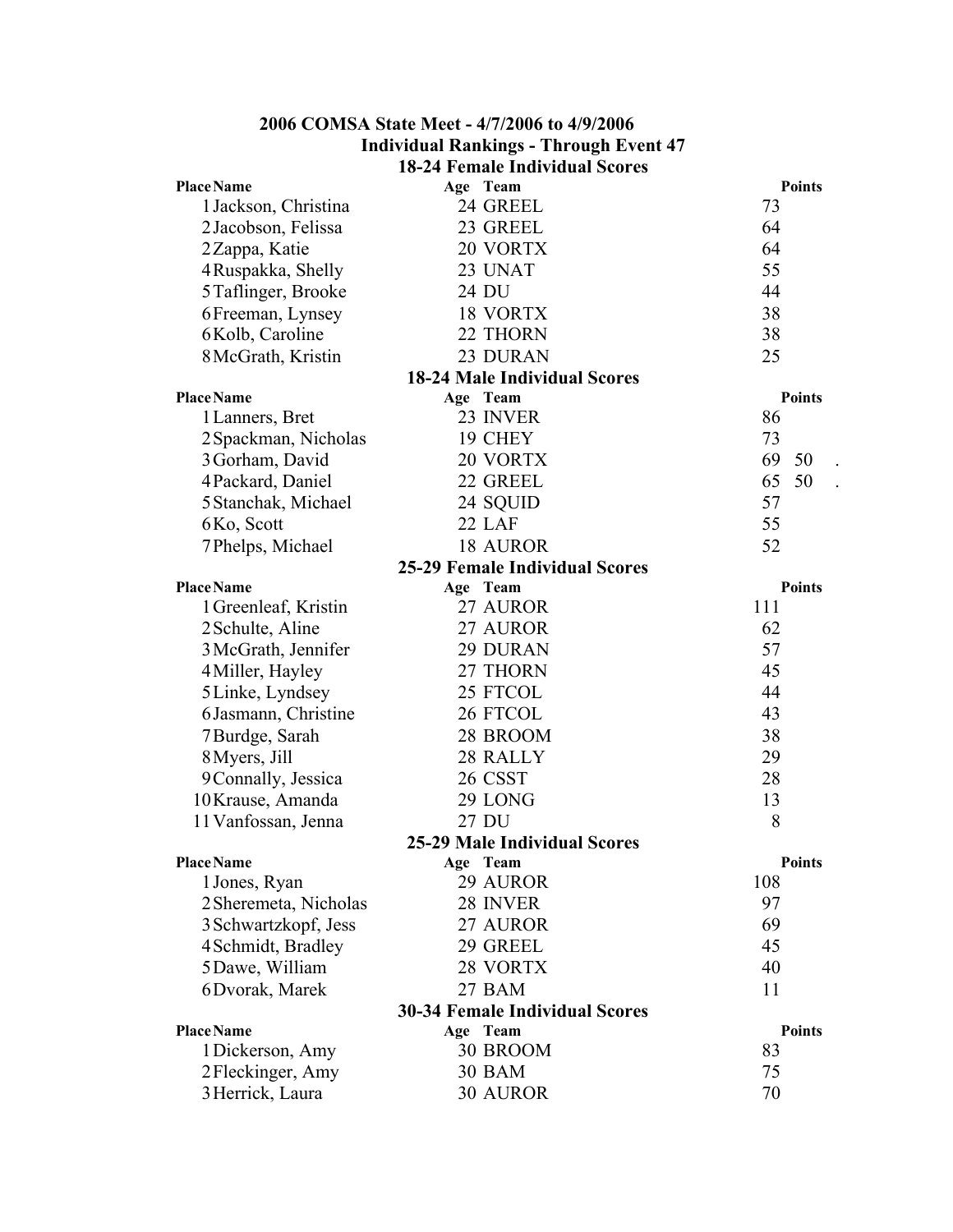|                                                                           | 4 Hart, Sheri          | 34 DU                                 | 66            |  |
|---------------------------------------------------------------------------|------------------------|---------------------------------------|---------------|--|
|                                                                           | 5 Barker, Heather      | 32 THORN                              | 46            |  |
|                                                                           | 6 Luellen, Katie       | 32 DU                                 | 45            |  |
|                                                                           | 7 Webb, Amy            | <b>30 BAM</b>                         | 25            |  |
|                                                                           | 8 Godinez, Michelle    | 34 UNAT                               | 20            |  |
|                                                                           | 9 Moore, Robyn         | 33 DAC                                | 13            |  |
|                                                                           |                        | <b>30-34 Male Individual Scores</b>   |               |  |
|                                                                           | <b>Place Name</b>      | Age Team                              | <b>Points</b> |  |
|                                                                           | 1 Dickerson, Christian | 33 BROOM                              | 72            |  |
|                                                                           | 2 Eisenhuth, Matt      | 31 DU                                 | 66            |  |
|                                                                           | 3 Valks, Victor        | 31 AUROR                              | 60            |  |
|                                                                           | 4 Glass, Thomas        | 34 VORTX                              | 55            |  |
|                                                                           | 5 Wright, Caleb        | <b>30 THORN</b>                       | 37            |  |
|                                                                           | 6 Parker, Cory         | 34 SQUID                              | 36<br>50      |  |
|                                                                           | 7 de la Rosa, Mark     | 34 AUROR                              | 36            |  |
|                                                                           | 8 Landin, Todd         | <b>30 BAM</b>                         | 35            |  |
|                                                                           | 9 Foster, Jared        | 30 THORN                              | 32<br>50      |  |
|                                                                           | 10 Nicholls, Michael   | 34 INVER                              | 30            |  |
|                                                                           | 11 Hughes, David       | 31 MVYMC                              | 18            |  |
|                                                                           | 12 Schroeder, William  | 32 BROOM                              | 12            |  |
|                                                                           |                        | <b>35-39 Female Individual Scores</b> |               |  |
|                                                                           | <b>Place Name</b>      | Age Team                              | <b>Points</b> |  |
|                                                                           | 1 Niemann, Catherine   | 35 AUROR                              | 79            |  |
|                                                                           | 2 Moen, Teri           | 37 DU                                 | 77            |  |
|                                                                           | 3 Riner, Betsy         | 39 INVER                              | 51<br>50      |  |
|                                                                           | 4 Crino, Heide         | 39 INVER                              | 43            |  |
|                                                                           | 5 Eden, Kim            | 37 FTCOL                              | 41            |  |
|                                                                           | 6 Forbes, Tiffany      | <b>39 BAM</b>                         | 33<br>50      |  |
|                                                                           | 7Friedlander, Rebecca  | 39 DU                                 | 32            |  |
|                                                                           | 8 Rubio, Ranae         | 39 DAWGS                              | 30            |  |
|                                                                           | 9 Dravenstott, Laura   | 35 DU                                 | 29            |  |
|                                                                           | 10Lopez, Heather       | 39 UNAT                               | 27            |  |
|                                                                           | 10 Keaton, Heather     | 36 FTCOL                              | 27            |  |
|                                                                           | 12 Ford, Michelle      | 37 INVER                              | 26            |  |
|                                                                           | 13 Beggs, Holly        | 39 RALLY                              | 22            |  |
|                                                                           | 14 Atkins, Julia       | 35 UNAT                               | 13            |  |
|                                                                           | 15 White, LeighAnn     | 36 THORN                              | 9             |  |
| <b>35-39 Male Individual Scores</b><br><b>Place Name</b><br><b>Points</b> |                        |                                       |               |  |
|                                                                           |                        | Age Team<br>39 AUROR                  | 89            |  |
|                                                                           | 1 McMillen, James      | 37 DURAN                              | 81            |  |
|                                                                           | 2 Chapman, Michael     | 36 DU                                 | 66            |  |
|                                                                           | 3 Rosinski, Tom        | 35 DAC                                | 64            |  |
|                                                                           | 4Hoftiezer, Scott      |                                       |               |  |
|                                                                           | 5 Amos, Will           | 38 BROOM<br>37 DU                     | 60<br>56      |  |
|                                                                           | 6 Reetz, Jay           | 35 INVER                              | 49            |  |
|                                                                           | 7 Harsh, Shad          |                                       |               |  |
|                                                                           | 8 Pryor, Keith         | 35 SQUID                              | 44            |  |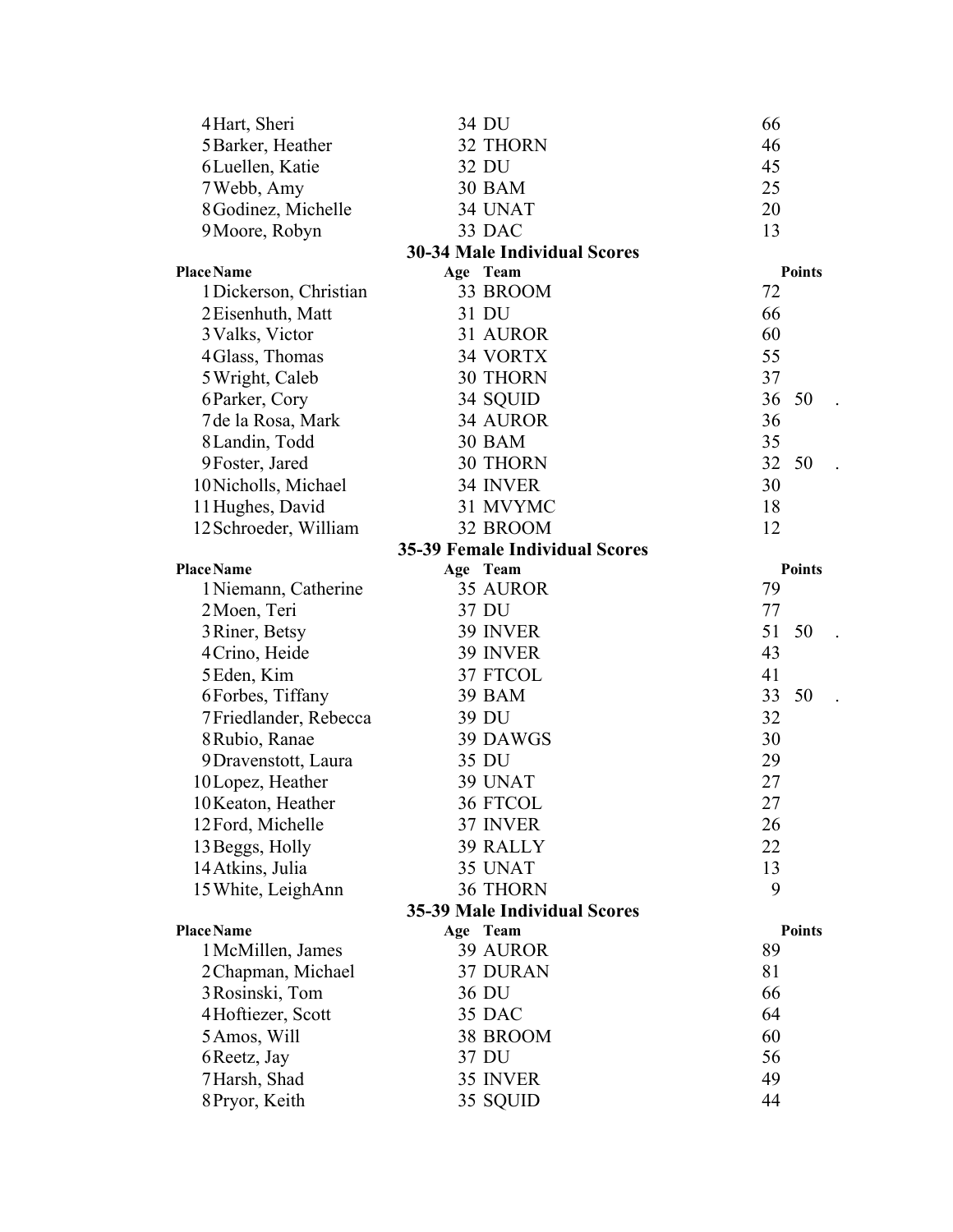| 9 Keever, Nate         | 39 GJDOL                              | 43             |
|------------------------|---------------------------------------|----------------|
| 9 Blum, Juri           | 39 SOUTH                              | 43             |
| 11 Pazmino, Jorge      | 36 AUROR                              | 41             |
| 12 Sheldon, Paul       | 35 UNAT                               | 20             |
| 13 Bennett, Dean       | 39 SOUTH                              | 11             |
| 14 Harper, Charles     | 39 DU                                 | 6              |
|                        | <b>40-44 Female Individual Scores</b> |                |
| <b>Place Name</b>      | Age Team                              | <b>Points</b>  |
| 1 Hagadorn, Heather    | 41 DU                                 | 83             |
| 2 Vanderpoel, Nicole   | 41 HIGHL                              | 77             |
| 3 Von der Lippe, Susan | 40 LOVE                               | 64             |
| 4 Campbell, Ellen      | 43 INVER                              | 63             |
| 5 Smith, Laura         | 40 BAM                                | 62             |
| 6 Iverson, Jana        | 40 DAWGS                              | 48             |
| 7 Lee, Julie           | 40 DAWGS                              | 47             |
| 8 Bates, Penny         | 44 BAM                                | 46             |
| 9 Fischer, Lynn        | 44 RALLY                              | 44             |
| 10 Dullea, Melanie     | 44 SOUTH                              | 43             |
| 11 Steffe, Kathleen    | 43 INVER                              | 41             |
| 12 Sallee, Cece        | 44 DURAN                              | 39             |
| 13 Sappey, Collette    | 41 DAWGS                              | 29             |
| 14 Sauls, Catherine    | 41 THORN                              | 27             |
| 15 Horn, Kris          | 43 DAWGS                              | 19             |
| 15 Kauffman, Barbara   | <b>44 THORN</b>                       | 19             |
| 17 Derr, Kirsten       | 41 DU                                 | 13             |
| 18 Walser, Gabriele    | 41 UNAT                               | 12             |
| 18 Stokoe, Jeanne      | 44 THORN                              | 12             |
| 18 Paris, Jane         | 41 UNAT                               | 12             |
| 21 Meeks, Patti        | 41 DAWGS                              | 10             |
| 22 Shultz, Lisa        | 43 INVER                              | 8              |
| 22 Plummer, Charlotte  | 40 NOJEF                              | 8              |
| 22 Golding, Sandy      | 42 SOUTH                              | 8              |
| 25 Dretzka, Jennifer   | <b>42 THORN</b>                       | $\overline{7}$ |
| 25 Robinson, Dea       | 43 SOUTH                              | $\overline{7}$ |
| 27 Wilkie, Fiona       | 42 BAM                                | 5              |
| 28 Mayer, Olivia       | 42 INVER                              | 4              |
| 28 Caldwell, Alicia    | 44 DU                                 | 4              |
| 30 Hoftiezer, Mary     | 40 DAC                                | $\mathfrak{Z}$ |
| 30 Lahnert, Laurie     | 43 UNAT                               | $\overline{3}$ |
| 32 Baer, Lynn          | 42 INVER                              | 1              |
|                        | <b>40-44 Male Individual Scores</b>   |                |
| Place Name             | Age Team                              | <b>Points</b>  |
| 1 Melanson, Edward     | 43 DU                                 | 91             |
| 2 Nash, Kevin          | 42 BROOM                              | 81             |
| 3 Cox, Randy           | 43 BAM                                | 66             |
| 3 Smith, John          | 44 GREEN                              | 66             |
| 5 Lenneman, Tim        | 42 FOOT                               | 58             |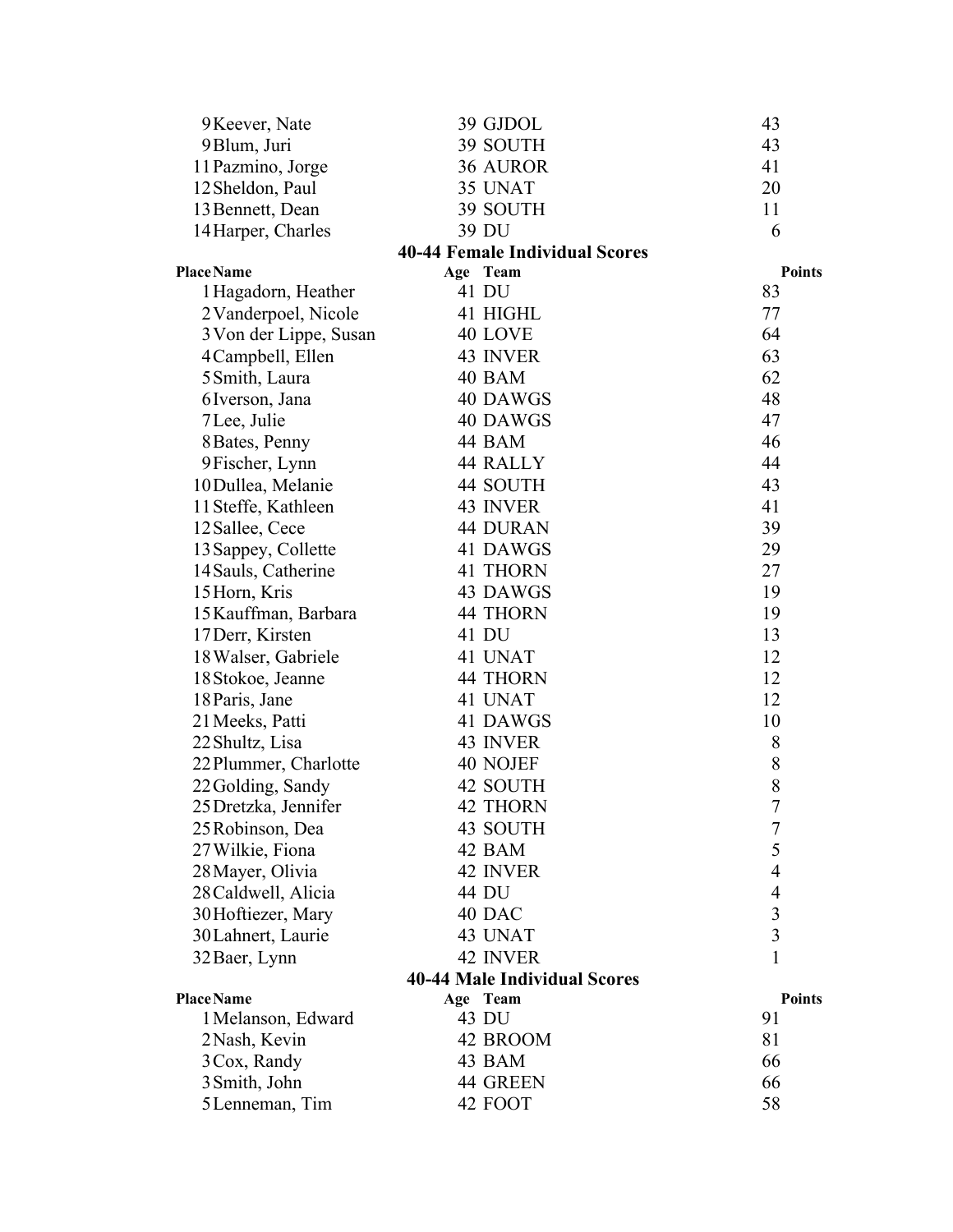| Place             | Name                 |                                       | Age | Team         | <b>Points</b>    |
|-------------------|----------------------|---------------------------------------|-----|--------------|------------------|
|                   |                      | <b>45-49 Male Individual Scores</b>   |     |              |                  |
| 18                | Mayer, Stephanie     |                                       | 48  | <b>RALLY</b> | 3                |
| 17                | Speck, Catherine     |                                       | 49  | <b>UNAT</b>  | 6                |
| 16                | Benning, Frankie     |                                       | 48  | <b>RALLY</b> | 8                |
| 15                | Hull, Kathy          |                                       | 49  | <b>NOJEF</b> | 9                |
| 14                | Bennett, Aimee       |                                       | 49  | <b>SOUTH</b> | 10               |
| 13                | O'Hair, MaryJean     |                                       | 45  | <b>RALLY</b> | 11               |
| 12                | Taydus, Andrea       |                                       | 48  | <b>RALLY</b> | 21               |
| 11                | Chidester, Victoria  |                                       | 49  | <b>WHEAT</b> | 22               |
| 10                | Bergen, Michelle     |                                       | 45  | DU           | 26               |
| 9                 | Wigington, Nan       |                                       | 49  | <b>UNAT</b>  | 27               |
| 8                 | Doty, Anne           |                                       | 46  | <b>INVER</b> | 43               |
| 7                 | Nolte, Susan         |                                       | 45  | <b>INVER</b> | 47               |
|                   |                      |                                       |     |              |                  |
| 5                 | Nelson, Judy         |                                       | 45  | <b>HIGHL</b> | 50               |
| 5                 | Fletcher, Lynne      |                                       | 45  | <b>INVER</b> | 50               |
| $\overline{4}$    | Craft, Brenda        |                                       | 47  | <b>GREEL</b> | 51               |
| 3                 | Drozda, Cathy        |                                       | 47  | <b>THORN</b> | 75               |
| 2                 | Garnier, Kathy       |                                       | 45  | <b>INVER</b> | 97               |
| $\mathbf{1}$      | Maleike, Corinna     |                                       | 45  | <b>THORN</b> | 106              |
| Place             | <b>Name</b>          |                                       | Age | Team         | <b>Points</b>    |
|                   |                      | <b>45-49 Female Individual Scores</b> |     |              |                  |
| 30                | Clapp, Tony          |                                       | 40  | <b>INVER</b> | $\overline{2}$   |
| 29                | Shriner, Kent        |                                       | 43  | <b>CHEY</b>  | $\mathfrak{Z}$   |
| 27                | Perriman, Scott      |                                       | 40  | <b>THORN</b> | $\boldsymbol{7}$ |
| 27                | Lowe, Todd           |                                       | 43  | <b>GREEL</b> | $\tau$           |
| 26                | Ramirez, Alfonso     |                                       | 44  | <b>BROOM</b> | $8\,$            |
| 25                | O'Keeffe, John       |                                       | 44  | <b>BROOM</b> | 9                |
| 23                | Phelps, Brian        |                                       | 41  | <b>AUROR</b> | 11               |
| 23                | Pond, George         |                                       | 40  | <b>UNAT</b>  | 11               |
| 22                | Pins, Michael        |                                       | 40  | <b>BAM</b>   | 14               |
| 21                | Brostuen, David      |                                       | 41  | <b>UNAT</b>  | 15               |
| 20                | Wells, Reed          |                                       | 44  | <b>INVER</b> | 16               |
| 18                | Kimbel, Mike         |                                       | 40  | DU           | 18               |
| 18                | O'Brien, Mike        |                                       | 44  | <b>DURAN</b> | 18               |
| 16                | Arnold, Dan          |                                       | 42  | <b>CSST</b>  | 21               |
| 16                | Niemann, Andy        |                                       | 40  | <b>AUROR</b> | 21               |
| 15                | Shehan, Joe          |                                       | 43  | <b>DAWGS</b> | 23               |
| 14 Jensen, Rod    |                      | 41 CHEY                               |     |              | 28               |
| 13 Miller, George |                      | <b>40 INVER</b>                       |     |              | 30               |
| 12 Hunt, Richard  |                      | 44 VORTX                              |     |              | 32               |
| 11 Kahl, Steven   |                      | 43 INVER                              |     |              | 34               |
|                   | 10 Magouirk, Jeffrey | 44 BROOM                              |     |              | 36<br>50         |
| 9 Reilly, Quinn   |                      | 40 DU                                 |     |              | 39<br>50         |
| 8 Fuller, David   |                      | 41 DU                                 |     |              | 46               |
| 7 Chaiyaroj, Patt |                      | 42 SQUID                              |     |              | 57               |
| 5 Joyner, Thomas  |                      | <b>40 DURAN</b>                       |     |              | 58               |
|                   |                      |                                       |     |              |                  |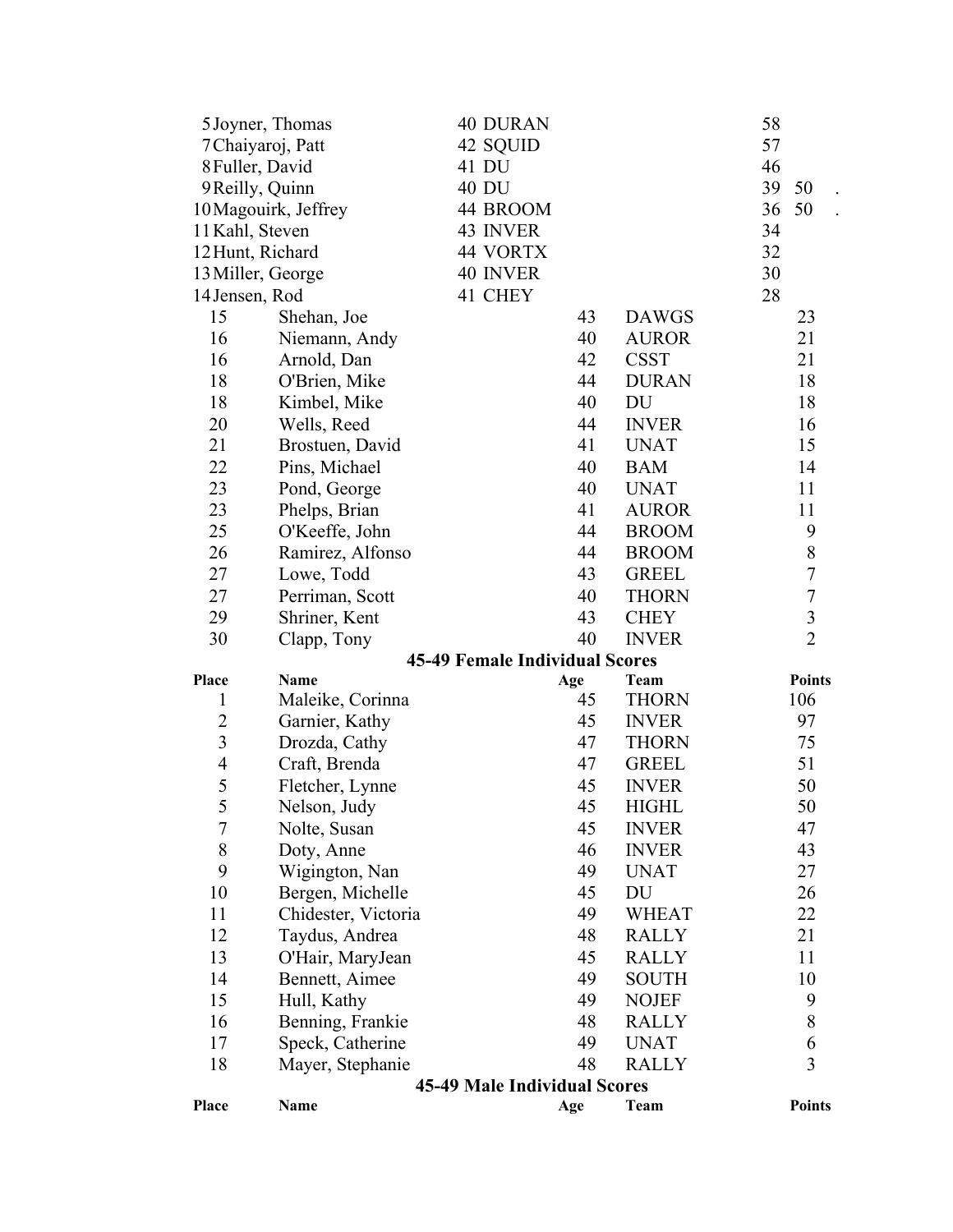| $\mathbf{1}$     | Scott, Greg                           | 46  | <b>HIGHL</b> | 90             |
|------------------|---------------------------------------|-----|--------------|----------------|
| $\overline{2}$   | Johnston, Mark                        | 45  | <b>INVER</b> | 84             |
| 3                | Smith, Paul                           | 46  | <b>BAM</b>   | 55             |
| $\overline{4}$   | Nolte, Christopher                    | 49  | <b>INVER</b> | 51             |
| 5                | Spackman, Lowell                      | 48  | <b>CHEY</b>  | 41             |
| 6                | McCarty, Dave                         | 47  | <b>GJDOL</b> | 40             |
| $\boldsymbol{7}$ | Louie, Jamie                          | 49  | <b>CSST</b>  | 35             |
| 8                | Brackett, Bill                        | 48  | DU           | 31             |
| 9                | Fanger, Kevin                         | 45  | <b>BROOM</b> | 29             |
| 10               | Pegues, Lex                           | 45  | <b>INVER</b> | 2850.          |
| 11               | Gray, David                           | 47  | <b>THORN</b> | 26             |
| 12               | Hayward, Ralph                        | 45  | <b>MONTR</b> | 24             |
| 13               | Murphy, Jim                           | 45  | <b>DAWGS</b> | 21             |
| 14               | Nelson, Kurt                          | 46  | <b>HIGHL</b> | 20             |
| 14               | Newcomb, Scott                        | 45  | <b>DAWGS</b> | 20             |
| 16               | Young, David                          | 48  | <b>DAWGS</b> | 19             |
| 16               | Moe, Stephen                          | 45  | <b>BAM</b>   | 19             |
| 18               | Haldeman, David                       | 48  | <b>BROOM</b> | 18             |
| 19               | Bate, Gordon                          | 48  | <b>UNAT</b>  | 17             |
| 20               | Seymour, Dag                          | 47  | <b>NOJEF</b> | 15             |
| 21               | McHugh, Jerry                         | 48  | <b>DAC</b>   | 13             |
| 22               | Cattles, Steve                        | 46  | <b>GREEL</b> | 12             |
| 22               | Lenhart, Edison                       | 48  | <b>GRAND</b> | 12             |
| 24               | Furnier, Mike                         | 47  | <b>AUROR</b> | 1050.          |
| 25               | Alvarado, Ray                         | 49  | <b>WHEAT</b> | 8              |
| 26               | Boysen, Eric                          | 48  | <b>BAM</b>   | $\tau$         |
| 26               | McLaughlin, Neal                      | 46  | <b>INVER</b> | $\tau$         |
| 28               | McDonald, Jeff                        | 47  | <b>EVERG</b> | 6              |
| 29               | Reetz, Eric                           | 46  | <b>BROOM</b> | $\overline{3}$ |
|                  | <b>50-54 Female Individual Scores</b> |     |              |                |
| Place            | <b>Name</b>                           | Age | Team         | <b>Points</b>  |
| 1                | Slover, Carrie                        | 53  | <b>PUEBL</b> | 111            |
| $\overline{2}$   | Roche, Carolyn                        | 54  | <b>BAM</b>   | 93             |
| 3                | Laney, Judy                           | 53  | DU           | 65             |
| 4                | Rosener, Karen                        | 52  | <b>FTCOL</b> | 64             |
| 5                | Pyle, Rebecca                         | 50  | <b>SOUTH</b> | 61             |
| 6                | Swan, Laurie                          | 52  | <b>HIGHL</b> | 48             |
| $\boldsymbol{7}$ | Slavec, Deborah                       | 52  | <b>HIGHL</b> | 30             |
| $8\,$            | Leonard, Adrienne                     | 52  | <b>INVER</b> | 28             |
| 9                | Rowe, Christine                       | 54  | <b>AUROR</b> | 24             |
| 10               | Conway, Catherine                     | 51  | <b>DAWGS</b> | 21             |
| 10               | Wilson, Debbie                        | 54  | <b>DAC</b>   | 21             |
| 12               | True, Ann                             | 50  | <b>THORN</b> | 19             |
| 13               | Kane, Julie                           | 52  | <b>INVER</b> | 18             |
| 14               | De Marie, Mary-Jeanne                 | 54  | <b>AUROR</b> | 16             |
| 15               | Yoder, Margie                         | 53  | <b>TOTAL</b> | 14             |
| 16               | Myers, Joan                           | 54  | <b>THORN</b> | 13             |
|                  |                                       |     |              |                |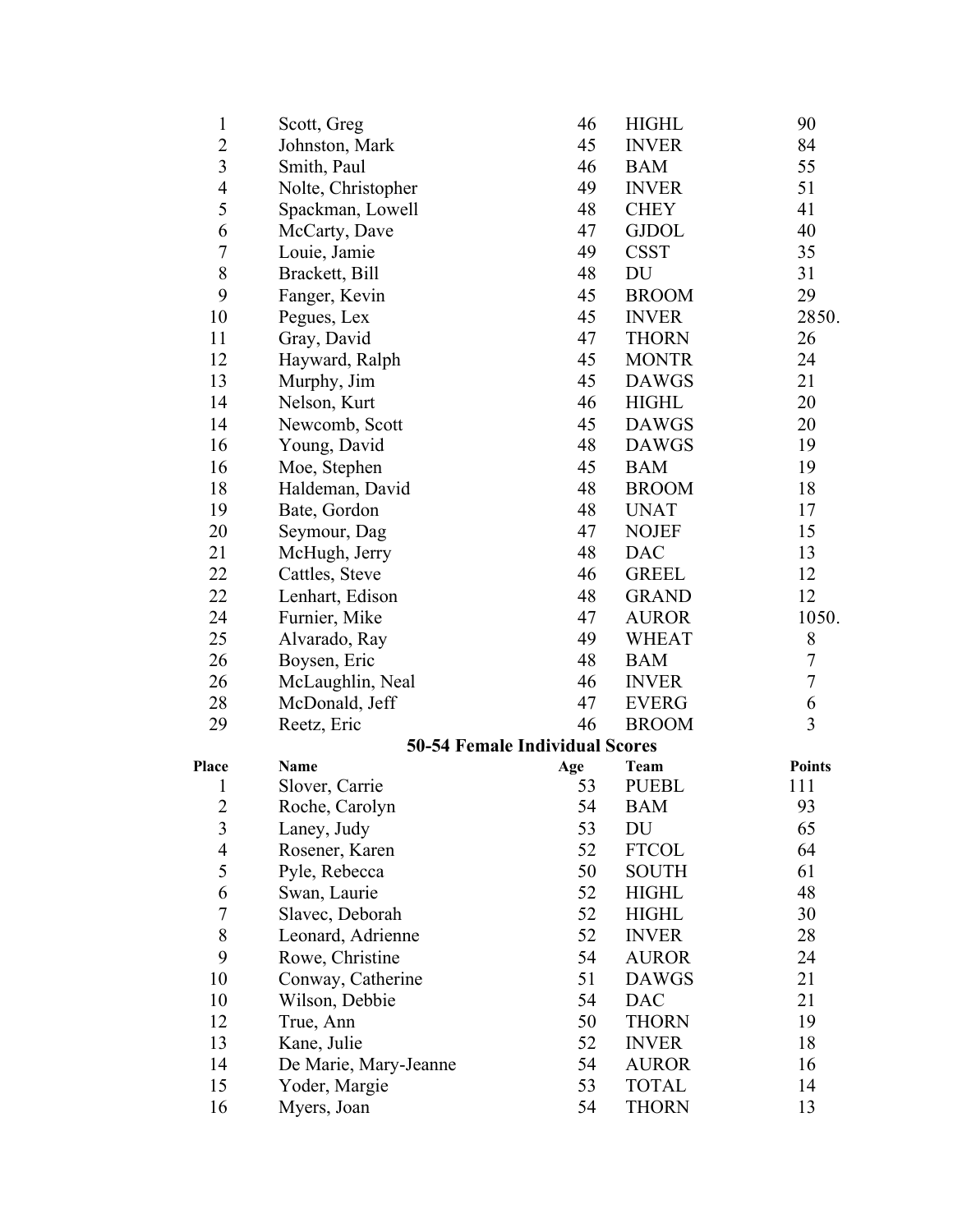| 17                      | Ishibashi, Karen     | 53                                    | <b>RALLY</b> | 9             |
|-------------------------|----------------------|---------------------------------------|--------------|---------------|
| 18                      | Sunie, Beverly       | 53                                    | <b>THORN</b> | 6             |
|                         |                      | <b>50-54 Male Individual Scores</b>   |              |               |
| Place                   | Name                 | Age                                   | Team         | <b>Points</b> |
| 1                       | Hess, Richard        | 51                                    | <b>GREEL</b> | 83            |
| $\overline{2}$          | Mann, Michael        | 51                                    | DU           | 64            |
| $\overline{2}$          | Gimlin, Dennis       | 50                                    | <b>PUEBL</b> | 64            |
| $\overline{4}$          | Stehlin, Edward      | 50                                    | <b>GRAND</b> | 58            |
| $\overline{4}$          | Stanback, John       | 52                                    | <b>VORTX</b> | 58            |
| 6                       | Fischer, Chuck       | 54                                    | DU           | 5450.         |
| $\overline{7}$          | McElhinney, Tom      | 52                                    | <b>GREEL</b> | 53            |
| 8                       | Waterbury, Stuart    | 52                                    | <b>BAM</b>   | 51            |
| 9                       | Curry, Kevin         | 53                                    | <b>DURAN</b> | 48            |
| 10                      | MacDonald, Lee       | 54                                    | <b>VORTX</b> | 42            |
| 11                      | Strobel, Barney      | 51                                    | <b>INVER</b> | 34            |
| 12                      | Magnuson, Tom        | 53                                    | <b>AUROR</b> | 33            |
| 13                      | Tveitmoe, Bob        | 53                                    | <b>NOJEF</b> | 32            |
| 14                      | Shopes, Marty        | 54                                    | <b>HIGHL</b> | 2550.         |
| 15                      | Lehman, Melvin       | 52                                    | <b>BROOM</b> | 18            |
| 16                      | Gilbert, Jeff        | 50                                    | <b>EVERG</b> | 17            |
| 16                      | Holum, Charles       | 54                                    | <b>DAC</b>   | 17            |
| 16                      | Goehring, Joe        | 51                                    | <b>CHEY</b>  | 17            |
| 19                      | Culp, Michael        | 50                                    | <b>SOUTH</b> | 16            |
| 20                      | Brown, Robert        | 50                                    | <b>UNAT</b>  | 11            |
| 21                      | Ellefsen, Karl       | 50                                    | <b>DAWGS</b> | 8             |
|                         |                      | <b>55-59 Female Individual Scores</b> |              |               |
| Place                   | <b>Name</b>          | Age                                   | <b>Team</b>  | <b>Points</b> |
| $\mathbf{1}$            | Nelson, Mary Anne    | 55                                    | <b>DURAN</b> | 85            |
| $\overline{2}$          | Hashimoto, Christine | 58                                    | <b>INVER</b> | 72            |
| $\overline{\mathbf{3}}$ | Lebsack, Linda       | 59                                    | DU           | 66            |
| $\overline{4}$          | O'Brien, Trudy       | 56                                    | <b>DURAN</b> | 5550.         |
| 5                       | Young, Lydia         | 57                                    | <b>DAWGS</b> | 4950.         |
| 6                       | Prall, Winifred      | 58                                    | <b>UNAT</b>  | 44            |
| 7                       | England, Nancy       | 56                                    | <b>THORN</b> | 38            |
| 8                       | Fouts, Susan         | 55                                    | DU           | 33            |
| 9                       | Canto, Susan         | 56                                    | <b>RALLY</b> | 10            |
|                         |                      | 55-59 Male Individual Scores          |              |               |
| Place                   | <b>Name</b>          | Age                                   | Team         | <b>Points</b> |
| $\mathbf{1}$            | Ellis, Quincy        | 57                                    | <b>DURAN</b> | 113           |
| $\overline{2}$          | Townsend, Cecil      | 58                                    | <b>PUEBL</b> | 87            |
| $\overline{\mathbf{3}}$ | Goodman, Larry       | 58                                    | <b>BAM</b>   | 70            |
| $\overline{4}$          | Carney, Kent         | 58                                    | <b>EVERG</b> | 60            |
| $\overline{4}$          | Jester, Mal          | 56                                    | <b>DURAN</b> | 60            |
| 6                       | Dodge, David         | 59                                    | <b>DURAN</b> | 55            |
| $\overline{7}$          | Ratigan, Richard     | 56                                    | <b>DAWGS</b> | 46            |
| 8                       | McCormick, Paul      | 59                                    | <b>BAM</b>   | 44            |
| 9                       | Krance, Robert       | 55                                    | <b>UNAT</b>  | 35            |